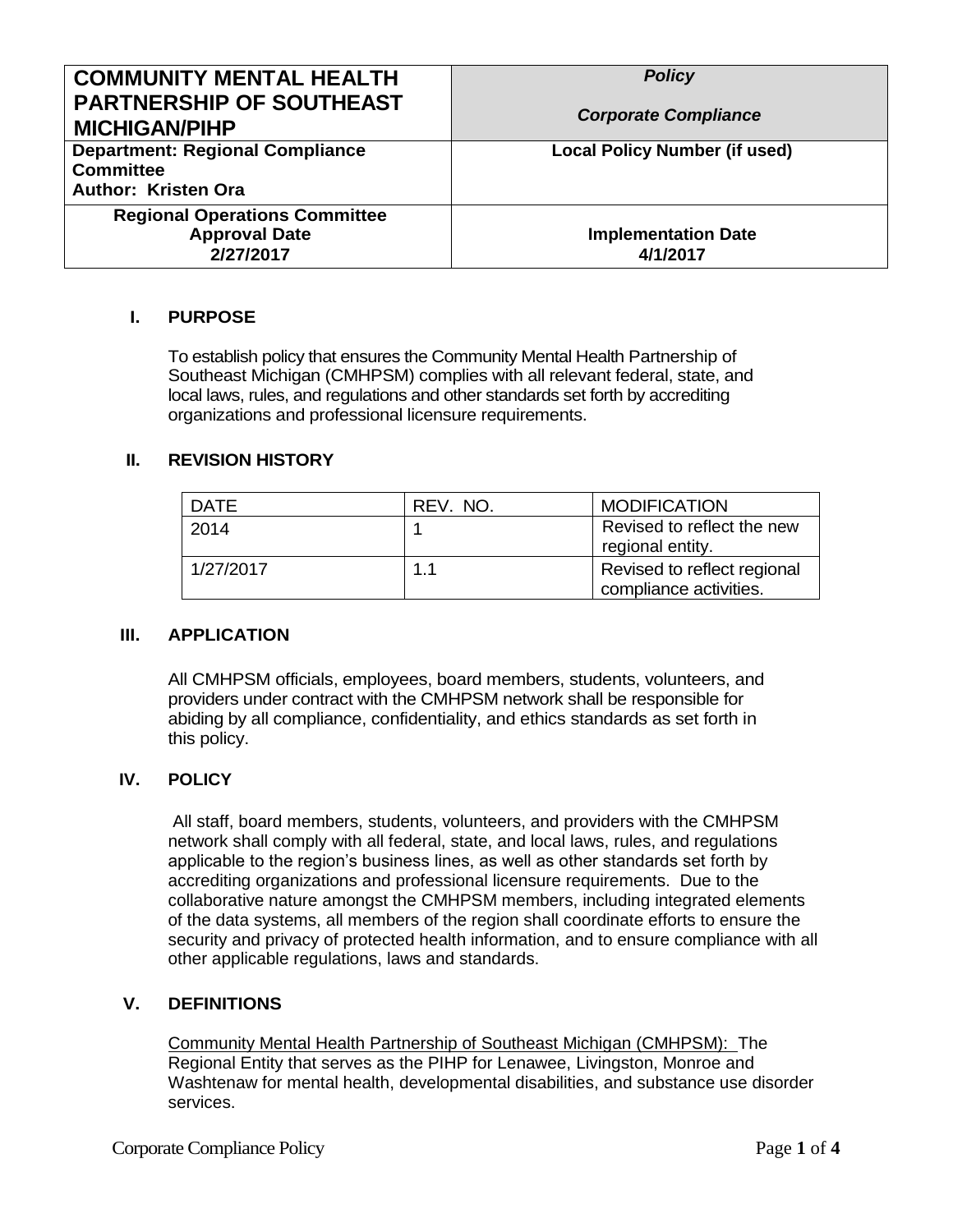Community Mental Health Services Programs (CMHSP): A program operated under chapter 2 of the Mental Health Code as a county community mental health agency, a community mental health authority, or a community mental health organization.

Fraud: Failure to comply with any professional standards for health care, standards for medical necessity, or standards for billing/business operations that could result in potential overpayments and/or false claims.

Healthcare Information: Any information, whether oral or recorded in any form or medium that: (a) is created or received by a health care provider, health plan, public health authority, employer, life insurer, school or university, or health care clearinghouse; and that (b)relates to the past, present, or future physical or mental health or condition of an individual, the provision of health care to an individual, or the past, present or future payment for the provision of health care to an individual.

Protected Health Information (a.k.a. confidential information): All personally identifiable information and material about a recipient in any form or medium, and the information that an individual is or is not receiving services.

Regional Entity: The entity established under section 204b of the Michigan Mental Health Code to provide specialty services and supports

Risk Assessment or Risk Analysis: The process of selecting appropriate measures to protect against particular dangers to computer systems, data and clinical records.

Waste: Inappropriate utilization and/or inefficient use of resources.

### **VI. Standards**

- A. CMHPSM and each CMHSP shall ensure the security, privacy, integrity, and confidentiality of all consumer related information in accordance with professional ethics and legal requirements.
- B. Policies and procedures necessary to ensure compliance with federal, state, and local laws, rules, and regulations are maintained by the regional entity, which issues these policies and procedures to providers within the CMHPSM network.
- C. The CMHPSM and each CMHSP shall ensure that their staff, students, and board members receive compliance training that includes state and federal compliance standards and reporting requirements. Such training shall include at a minimum, standards and reporting requirements related to HIPAA, HITECH, federal Medicaid regulations, and state regulations.
- D. No director or board member of the CMHPSM, or any person with an employment, consulting, or other arrangement with the CMHPSM, can be a person who is debarred, suspended, or otherwise excluded from participating in procurement activities under the Federal Acquisition Regulation, or from participating in non-procurement activities under regulations issued under Executive Order No. 12549 or under guidelines implementing Executive Order No. 12549, or anyone who is an affiliate, as defined in the Federal Acquisition Regulation, of such a person.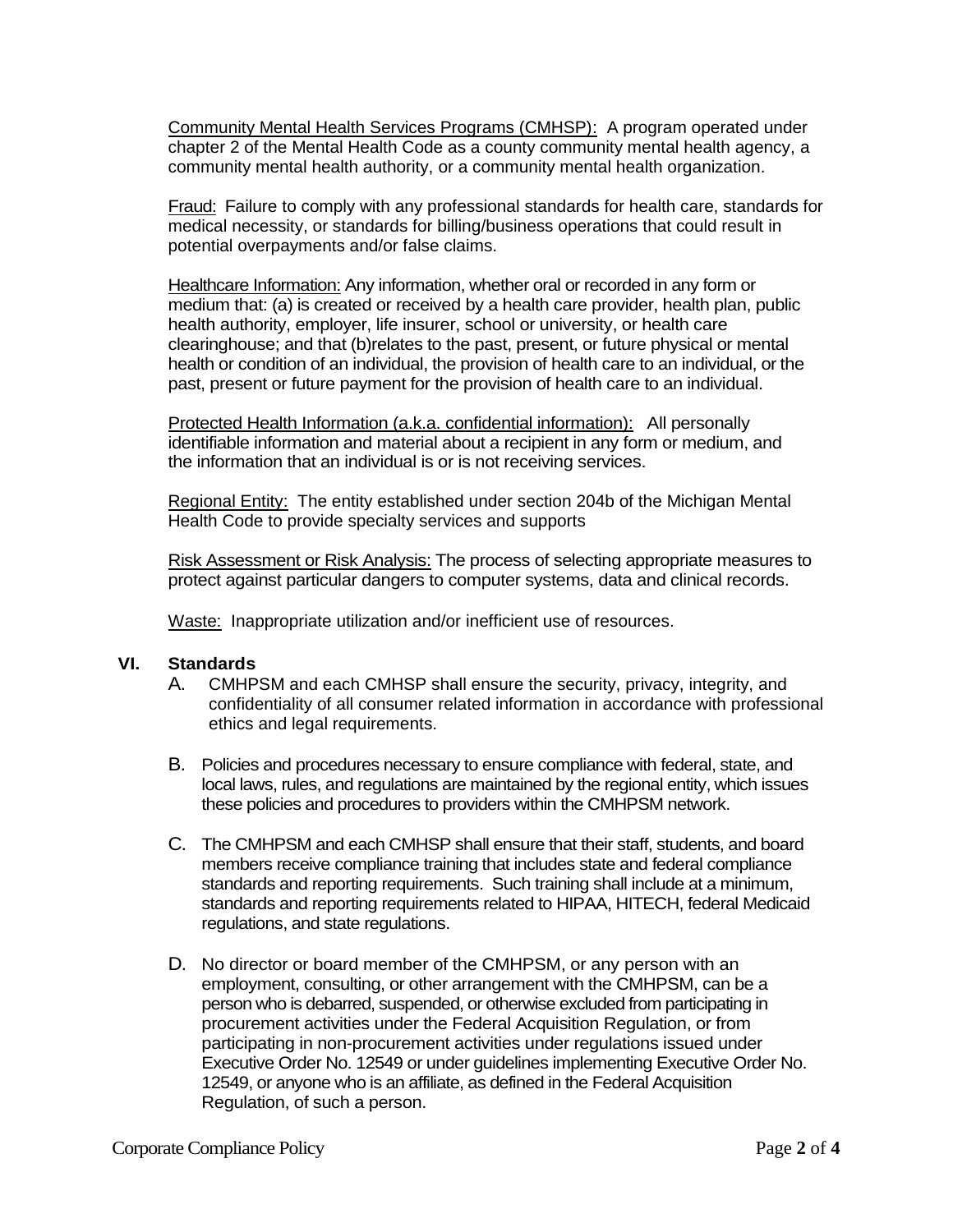- E. All CMHPSM staff, board members, students, volunteers, and providers are expected to conduct themselves in an ethical manner while performing their duties.
- F. Sanctions will be enacted against any employee, board member, student, or volunteer of the CMHPSM or its providers who violates this compliance policy. Sanctions are set forth in the CMHPSM Sanctions for Breaches of Corporate Compliance or Confidentiality policy.
- G. All board members shall adhere to the standards in this policy and other relevant state and federal compliance laws where it applies to their board duties. Any compliance-related issue and/or violation of a compliance standard by a board member shall be reported to the appointing entity. Alleged misconduct will be referred to both the relevant local and CMHPSM boards.
- H. Any relevant issue of compliance by/with a board member will be addressed by the local CMH board or respective entity. Any necessary sanctioning of board members will be the responsibility of the appointing body.
- I. To ensure compliance, the CMHPSM shall have an individual identified as the CMHPSM's Compliance Officer. The CMHPSM Compliance Officer shall ensure that the CMHPSM expediently investigates any suspicion of fraud/abuse, maintains data on compliance issues, and reports relevant data to state and federal entities where required. Such investigations shall be the role of the CMHPSM or the local CMHSP designee, as outlined by CMHSP contract/agreement.
- J. Each CMHSP shall have a designated Compliance coordinator identified to take local reports of alleged fraud/abuse, maintain local data report compliance issues and data to the CMHPSM Compliance Officer, and serve on the CMHPSM Compliance Committee. This CMHSP Compliance role shall be assigned by the CMHSP Director.
- K. Reports of investigations of alleged fraud/abuse shall include at minimum:
	- Persons involved (both those affected and those alleged)
	- Source of complaint
	- Type of provider and service(s) involved
	- Nature of complaint
	- Approximate dollars involved
	- Legal & administrative disposition of the case including any finding(s) and action(s) taken
- L. The CMHPSM Compliance Officer shall maintain and provide oversight to a CMHPSM Corporate Compliance Committee with membership appointed by the Regional Operations Committee (ROC). The Corporate Compliance Committee is charged with the development, coordination, and oversight of the CMHPSM's compliance efforts, including:
	- Review annual regional compliance audits to ensure adherence with established policies, procedures, and laws. If deficiencies are detected, require submission of corrective action plans and monitoring of said